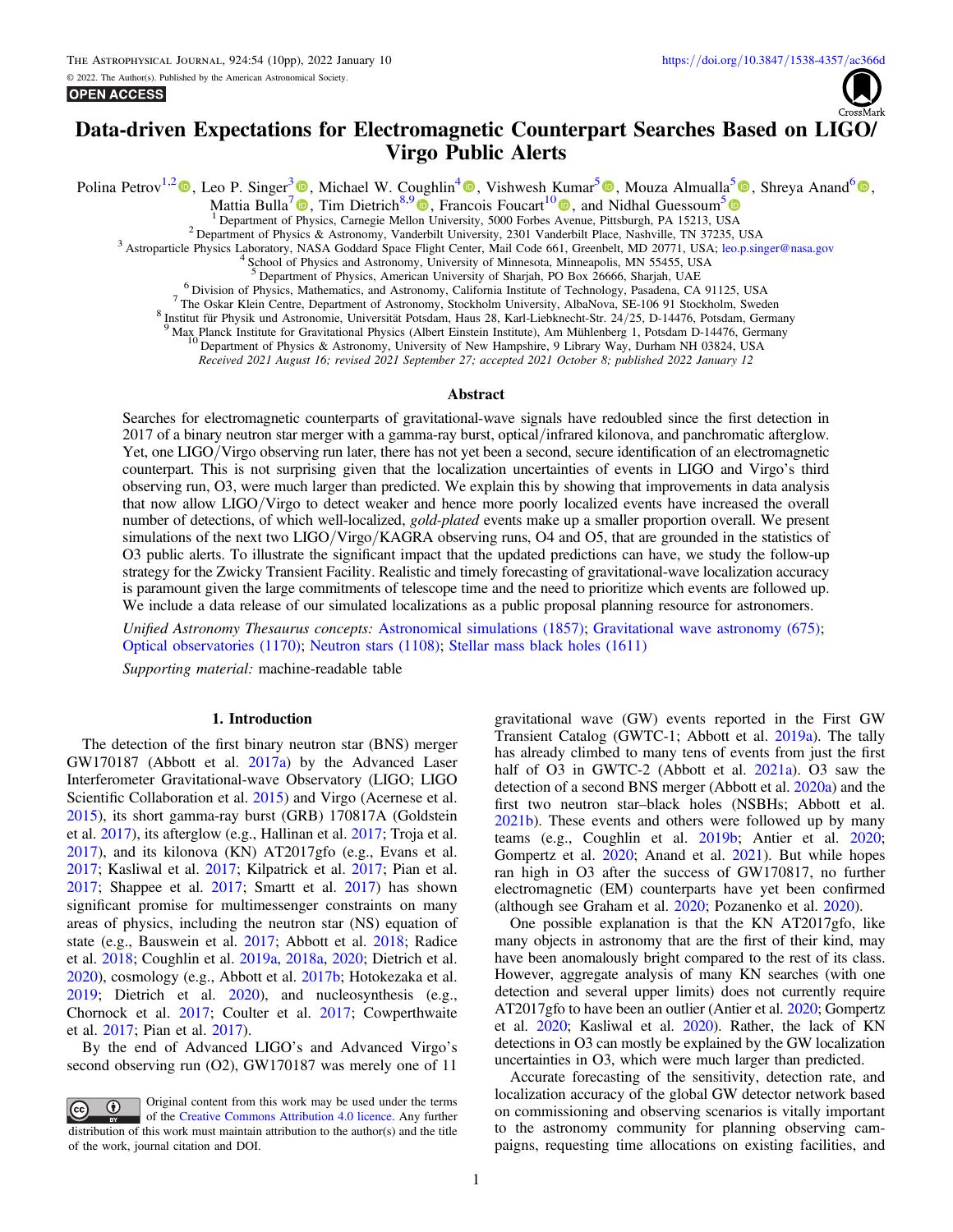designing and building new telescopes and space missions. Early estimates of GW localization performance for compact binary coalescences (CBCs) were based on analytical analysis of the uncertainty in triangulation from time delay on arrival (e.g., Fairhurst [2011](#page-9-0)). Leading up to Advanced LIGO and Virgo, there were more realistic forecasts based on analyzing simulated CBC signals using the full end-to-end real-time detection and coherent localization software stack (Singer et al. [2014](#page-9-0)) and realistic noise (Berry et al. [2015](#page-8-0)). In recent years, LIGO, Virgo, and the KAmioka GRAvitationa-wave observatory (KAGRA) have maintained an official Living Reviews in Relativity (Abbott et al. [2020b](#page-8-0); henceforth LRR) describing their commissioning and observing schedules and expected localization precision. [LRR](#page-8-0) had predicted a median localization precision in O3 of  $\sim$ 300 deg<sup>2</sup>, but the actual median during O3 was an order of magnitude larger,  $\sim$ 2000 deg<sup>2</sup>. Why?

In this paper, we show that the discrepancy between the predicted and as-built localization performance in O3 was largely due to differences between the signal-to-noise ratio  $(S/N)$  threshold for detection that was assumed in [LRR](#page-8-0) versus what was used in practice. In past observing runs, CBC searches relied completely on finding coincident triggers in multiple detectors to eliminate false positives due to instrumental and environmental glitches. But improvements in flagging and excision of bad data and the estimation of false alarm rates (FARs) made it possible in O3 to detect CBC signals in just a single detector (Callister et al. [2017](#page-8-0); Sachdev et al. [2019](#page-9-0); Godwin et al. [2020](#page-9-0); Nitz et al. [2020](#page-9-0)), or with a reduced network S/N threshold when multiple detectors were online. These advances had the positive impact of increasing LIGO and Virgo's astrophysical reach in O3 and increasing the number of candidates detected. However, they had relatively little effect on the rate of detection of nearby, well-localized, gold-plated events, which thereby made up a much smaller fraction of events than predicted in [LRR](#page-8-0).

Because [LRR](#page-8-0) is used by astronomers planning observing programs, facilities, and missions for follow-up of GW events, this inconsistency led to overly optimistic expectations about the sky localization areas and therefore the telescope time required. We present updated observing scenarios similar to [LRR](#page-8-0) but using S/N thresholds that are more comparable to what was done in practice in O3. We find good agreement with the statistics of public GW alerts that were sent during O3. We carry forward the S/N thresholds and provide predicted detection and localization performance for the next two observing runs, O4 (expected to begin in mid-2022) and O5 (expected to begin in 2025). We provide a data release of our thousands of simulated detections and sky localizations for O3, O4, and O5, as a public resource to support observing, proposal planning, and mission formulation.

Due to the need to rapidly tile localization regions of up to thousands of square degrees, KN searches are largely the province of wide field of view (FOV), synoptic, time-domain optical survey facilities like the Panoramic Survey Telescope and Rapid Response System (Morgan et al. [2012](#page-9-0)), the Dark Energy Camera (DECam; Flaugher et al. [2015](#page-9-0)), Zwicky Transient Facility (ZTF; Bellm et al. [2019](#page-8-0); Graham et al. [2019;](#page-9-0) Masci et al. [2019](#page-9-0); Dekany et al. [2020](#page-9-0)), and (soon) the Vera C. Rubin Observatory (Rubin; Ivezić et al. [2019](#page-9-0)); or arrays of many smaller-aperture robotic telescopes such as the Global Rapid Advanced Network Devoted to the Multi-messenger Addicts (Antier et al. [2020](#page-8-0)) and the Gravitational-wave

Optical Transient Observer (Gompertz et al. [2020](#page-9-0)). To illustrate the impact of realistic, data-driven predictions of GW localization performance, we simulate observation planning and KN detection rates in the context of ZTF.

This paper is organized as follows. Section 2 describes the simulations. The simulations are compared with O3 public alerts in Section [3](#page-3-0) while the projections are given in Section [4](#page-5-0). The effect that the observing scenarios have on wide-field optical surveys are demonstrated in Section [5.](#page-6-0) Our conclusions are presented in Section [6](#page-8-0).

### 2. Simulation

Our setup and tools are similar to those used for the CBC simulations in [LRR](#page-8-0). At a high level, we first draw a sample of simulated compact binaries with a realistic astrophysical distributions of masses, spins, distances, and sky locations. Then we simulate their GW signals, add them to Gaussian noise, and recover them with a matched filter. Finally, we make sky maps for those events that pass the threshold for detection. Scripts and instructions for reproducing our simulations on an HTCondor or PBS computing cluster are publicly available on  $G$ itHub<sup>11</sup> and Zenodo (Singer [2021a](#page-9-0)). All of the simulated detections and localizations have been release publicly on Zenodo (Singer [2021b,](#page-9-0) [2021c,](#page-9-0) [2021d,](#page-9-0) [2021e](#page-9-0)).

Analysis tools: We used the same analysis tools as LRR, employing the rapid localization code, BAYESTAR (Singer & Price  $2016$ ). We ran the same tools to draw sources from the astrophysical population<sup>12</sup>, to simulate the matched filter pipeline and detection thresholds $13$ , to perform sky localiza- $\frac{14}{15}$ , and to gather summary statistics for the sky maps.<sup>15</sup>

Detector configurations: We adopt the same GW detector network configuration, noise curves, and duty cycles as [LRR](#page-8-0), which described three observing runs, O3, O4, and O5. The O3 run includes the LIGO Hanford, LIGO Livingston, and Virgo, all with their as-built sensitivities. O4 and O5 includes LIGO, Virgo, and KAGRA, with predicted sensitivities based on planned future upgrades and commissioning. Although all three observing runs were included in Figures [1](#page-2-0) and [2](#page-3-0) of [LRR,](#page-8-0) only O3 and O4 were included in detection and localization simulations. We include results for all three observing runs.<sup>16</sup> We use the same noise power spectral density data files as [LRR](#page-8-0), which were released in O'Reilly et al.  $(2020)^{17}$  $(2020)^{17}$  $(2020)^{17}$ . Each detector had a duty cycle of 70%, uncorrelated with the other detectors.

Mass and spin distributions: [LRR](#page-8-0) employed three separate GW source populations: BNS, NSBH, and binary black hole (BBH). NS component masses were normally distributed with mean 1.33  $M_{\odot}$  and standard deviation 0.09  $M_{\odot}$ ; NS component

<sup>11</sup> https://github.com/lpsinger/[observing-scenarios-simulations](https://github.com/lpsinger/observing-scenarios-simulations) <sup>12</sup> https://lscsoft.docs.ligo.org/ligo.skymap/tool/[bayestar\\_inject.html](https://lscsoft.docs.ligo.org/ligo.skymap/tool/bayestar_inject.html) <sup>13</sup> https://[lscsoft.docs.ligo.org](https://lscsoft.docs.ligo.org/ligo.skymap/tool/bayestar_realize_coincs.html)/ligo.skymap/tool/bayestar\_realize\_

[coincs.html](https://lscsoft.docs.ligo.org/ligo.skymap/tool/bayestar_realize_coincs.html) <sup>14</sup> https://[lscsoft.docs.ligo.org](https://lscsoft.docs.ligo.org/ligo.skymap/tool/bayestar_localize_coincs.html)/ligo.skymap/tool/bayestar\_localize\_ [coincs.html](https://lscsoft.docs.ligo.org/ligo.skymap/tool/bayestar_localize_coincs.html)

<sup>15</sup> https://lscsoft.docs.ligo.org/ligo.skymap/tool/[ligo\\_skymap\\_stats.html](https://lscsoft.docs.ligo.org/ligo.skymap/tool/ligo_skymap_stats.html) <sup>16</sup> At the request of collaborators who are using our simulations as the basis for mission concept studies, we generated an "O6" configuration that is like O5 but includes LIGO-India as a fifth detector that is at the same sensitivity as the LIGO sites. The O6 simulations are available in Zenodo (Singer [2021e](#page-9-0)) but are not discussed in this paper.

<sup>&</sup>lt;sup>17</sup> For O3, we used the files aligo\_O3actual\_H1.txt, aligo\_O3actual\_L1.txt, avirgo\_O3actual.txt; for O4, aligo\_O4high.txt, avirgo\_O4high\_NEW.txt, kagra\_80Mpc.txt; for O5, AplusDesign.txt, avirgo\_O5high\_NEW.txt, and kagra\_128Mpc.txt.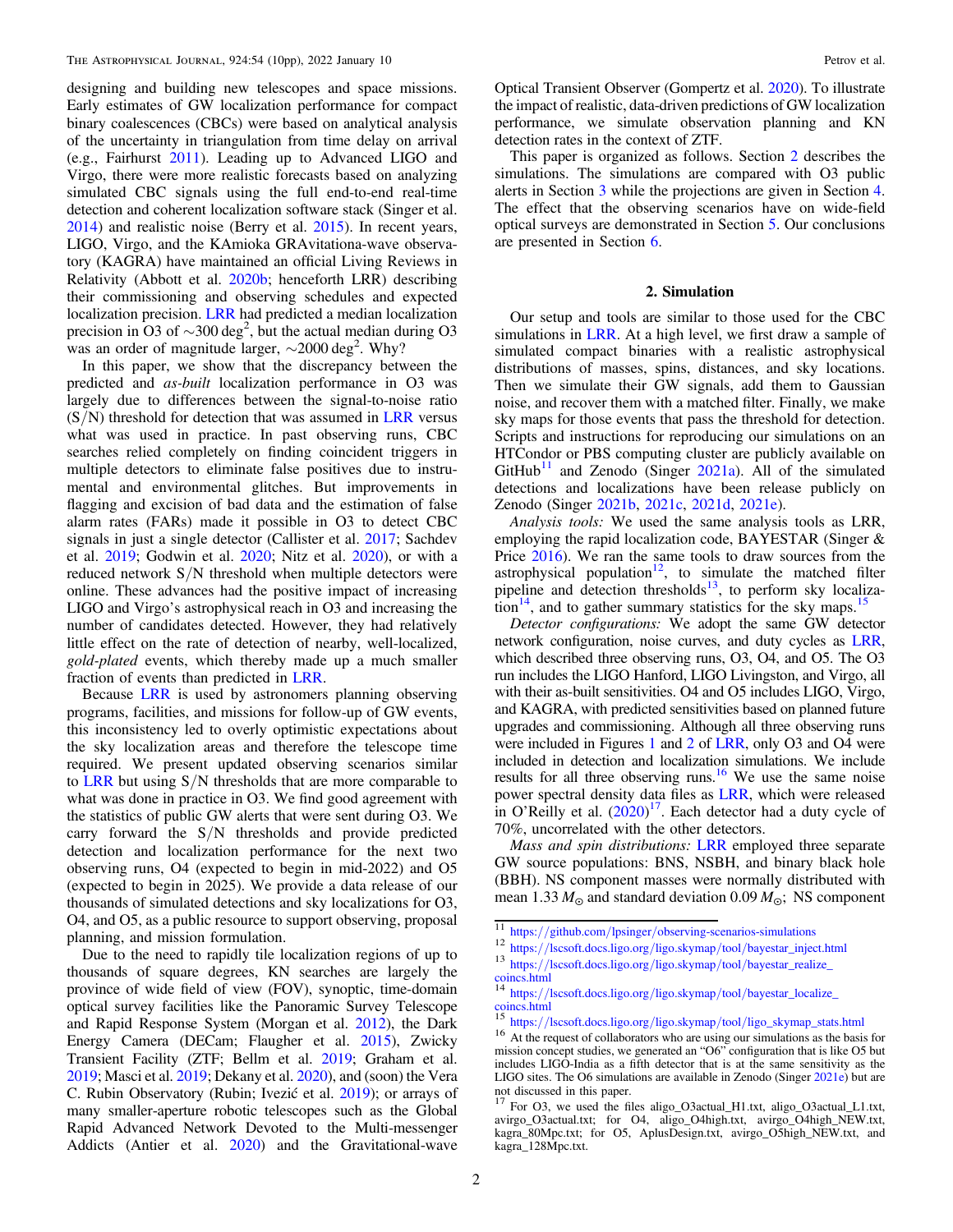<span id="page-2-0"></span>

Figure 1. Comparison of simulations with O3 public alerts. In each panel, the vertical axis is the cumulative fraction of events. Model distributions from [LRR](#page-8-0) are shown as thin colored curves and model distributions from this work as thick colored curves. The empirical distributions of O3 public alerts are represented by black stepped lines. For comparison to modern sky surveys, the FOVs of DECam, Rubin, and ZTF are indicated in the left panels.

spin magnitudes were uniformly distributed in [0, 0.05]. BH masses were drawn from the interval [5, 50]  $M_{\odot}$  according to a Salpeter-like power-law distribution (Salpeter [1955](#page-9-0)),  $p(m) \propto m^{-2.3}$ ; black hole (BH) component spin magnitudes were uniformly distributed in [0, 0.99]. Component masses were drawn independently without any constraint on mass ratio. All spins were either aligned or anti-aligned with the orbital angular momentum, with equal probability. Although state-of-the-art population modeling (Abbott et al. [2021c](#page-8-0)) now uses more detailed mass and spin distributions than were available at the time of the publication of [LRR](#page-8-0), we adopt the original distributions for ease of comparison.

Spatial distributions: As in [LRR](#page-8-0), positions and orientations were distributed isotropically. Redshifts were drawn uniformly in co-moving rate density,

$$
\frac{d}{dz}p(z) \propto \frac{1}{1 + z} \frac{dV_c}{dz},\tag{1}
$$

employing cosmological parameters from Planck Collaboration et al. ([2016](#page-9-0)).

Astrophysical rate density: The astrophysical rate density does not affect the distributions of events, but does affect the predicted detection rate. [LRR](#page-8-0) used observational estimates of the BNS and BBH merger rate densities from O2 (Abbott et al. [2019a](#page-8-0), [2019b](#page-8-0)), and pre-Advanced LIGO constraints on the NSBH merger rate density (Abadie et al. [2010](#page-8-0)). The values were  $Gpc^{-3}yr^{-1}$ . Here, we use the latest published observational rate density estimates from O3 (Abbott et al. [2021c](#page-8-0), [2021b](#page-8-0)) of  $320^{+490}_{-240}$ ,  $130^{+112}_{-69}$ , and  $23.9^{+14.3}_{-18.6}$ , respectively.

Sample size: For each combination of detector configuration and source population, we drew  $10^6$  simulated mergers, 10 times the sample size used in [LRR](#page-8-0).

Minimum number of detectors: Our simulations differ from [LRR](#page-8-0) in only two important ways: the minimum number of detectors and the minimum  $S/N$  threshold for detection. [LRR](#page-8-0) required a single-detector  $S/N > 4$  in at least two detectors. This assumption did not accurately represent O3 because some of the CBC search pipelines that were participating in public alerts only needed a signal to be present in a single detector (Callister et al. [2017](#page-8-0); Sachdev et al. [2019;](#page-9-0) Godwin et al. [2020](#page-9-0); Nitz et al. [2020](#page-9-0)).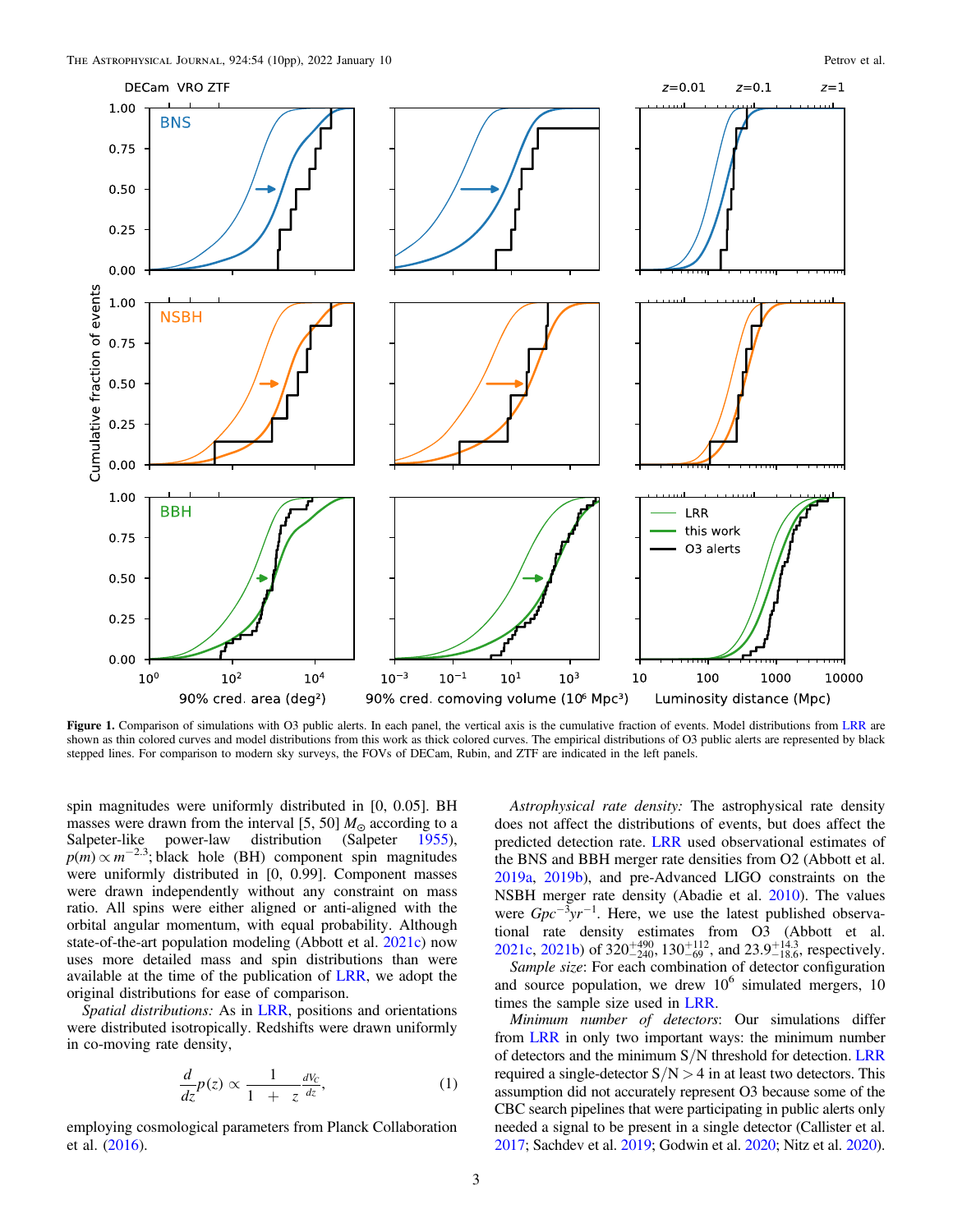<span id="page-3-0"></span>

Figure 2. Localization and distance distributions for O3, O4, and O5. In each panel, the vertical axis is the cumulative annual detection rate. The lightly filled bands around the curves represent the 5%–95% confidence interval due to uncertainty in the astrophysical merger rate density.

Indeed, GWTC-2 (Abbott [2021a](#page-8-0)) lists four public alerts in the first half of O3 (S190718y, S190901ap, S190910h, and S190930t) that were detected in a single detector. For these reasons, in the present work we drop [LRR](#page-8-0)'s requirement of a coincidence in two or more detectors.

S/N threshold for detection: [LRR](#page-8-0) required a network  $S/N$ (square root of the sum of the squares of the S/Ns of the individual detectors)  $>12$  for detection, but this did not accurately describe O3 either. In reality, the threshold for a public alert is based on FAR, which depends on time and data quality in complicated ways that are hard to predict or model. Both [LRR](#page-8-0) and this work follow a longstanding convention of using a network S/N threshold as a proxy because FAR tends to vary monotonically with network  $S/N$ . But it remains difficult to pin down a value for the network  $S/N$  threshold from publicly available information because LIGO and Virgo do not release the  $S/Ns$  in public alerts. GWTC-2 (Abbott  $2021a$ ) lists  $S/Ns$ for a subset of public alerts that were recovered in offline reanalysis with  $FARs \leq 2$  yr<sup>-1</sup>; the lowest was S190426c with a network S/N of 10.1. However, there are new events that were first published in Abbott et al.  $(2020b)$  $(2020b)$  $(2020b)$  that have a network  $S/Ns$ as low as 8.0. We varied the network  $S/N$  threshold in our simulation until we obtained reasonable agreement with the

localization area and luminosity distance distributions of O3 alerts; we arrived at a network  $S/N > 9$  for BBHs or  $>8$  for BNSs and NSBHs. We confirmed that this was a reasonable description of how the online GstLAL compact binary search pipeline was operated in O3; the threshold was intentionally made looser for BNS and NSBH than BBH in order to favor alerts for binaries that were likely to produce EM counterparts (R. Magee, private communication). In short, based on discussions with the search teams and comparison with the public alert distributions, we require a network  $S/N > 9$  for BBHs or  $> 8$  for BNSs and NSBHs.

## 3. Comparison with O3 Public Alerts

We check our simulation by comparing the predicted distribution for O3 to the measured empirical distribution of LIGO/Virgo public alerts. The script that we used to query LIGO and Virgo's public GRAvitational-wave Candidate Event DataBase (GraceDB) is available on GitHub.<sup>18</sup> All of the retrieved alerts are listed in Table [1.](#page-4-0)

<sup>18</sup> https://github.com/lpsinger/[observing-scenarios-simulations](https://github.com/lpsinger/observing-scenarios-simulations/blob/master/get-public-alerts.py)/blob/ master/[get-public-alerts.py](https://github.com/lpsinger/observing-scenarios-simulations/blob/master/get-public-alerts.py)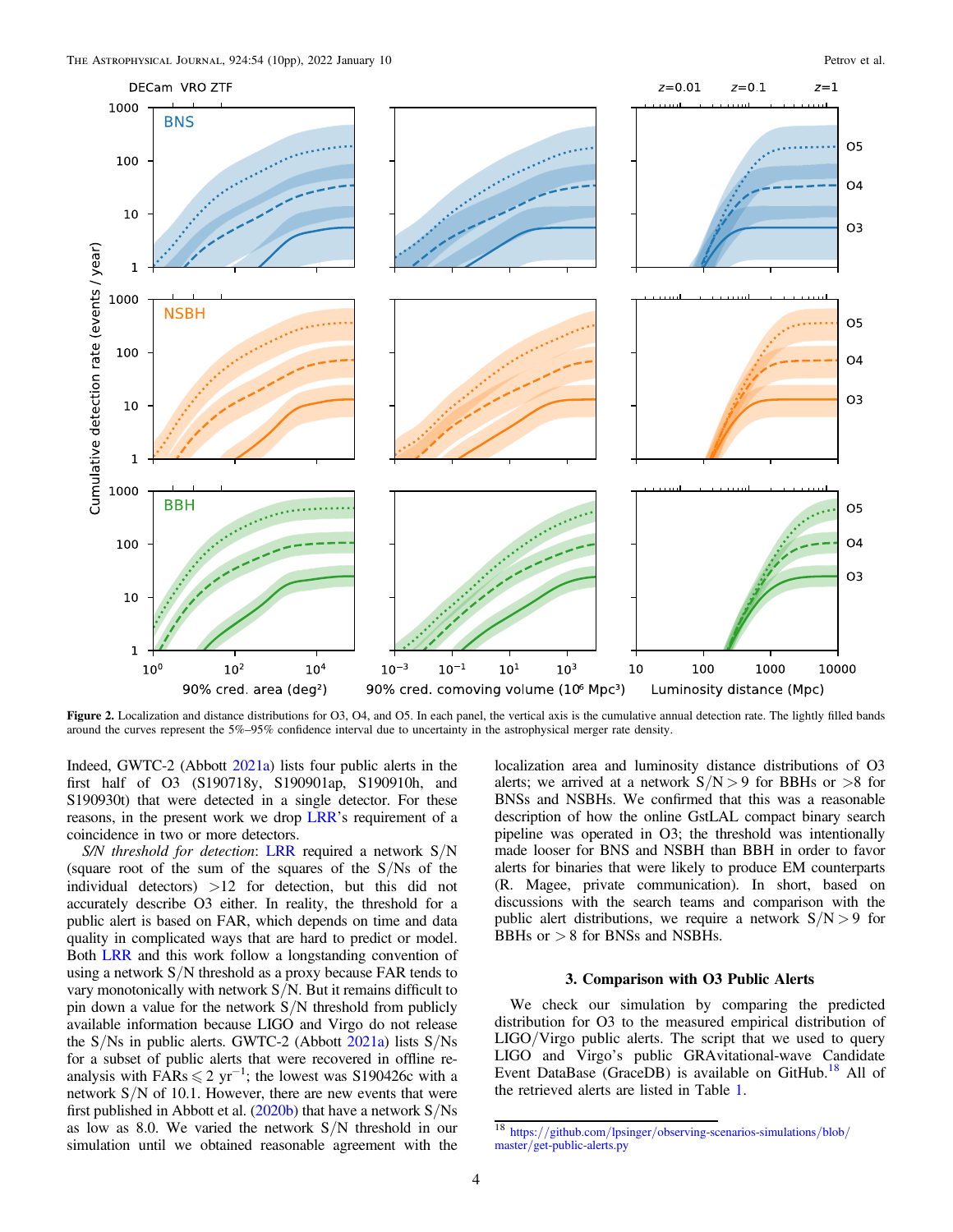| Table 1             |  |  |  |  |  |
|---------------------|--|--|--|--|--|
| Public Alerts in O3 |  |  |  |  |  |

<span id="page-4-0"></span>

|                        | Dist. <sup>a</sup> | Areab            | Vol. <sup>c</sup>      |                               | Properties $(\%)$                |                                  |                       | Classification (%) |                   |                       |
|------------------------|--------------------|------------------|------------------------|-------------------------------|----------------------------------|----------------------------------|-----------------------|--------------------|-------------------|-----------------------|
| Superevent             | (Mpc)              | $(\text{deg}^2)$ | $(10^6 \text{ Mpc}^3)$ | $_{\rm NS}$<br>BNS (8 events) | Rem                              | <b>BNS</b>                       | <b>NSBH</b>           | <b>BBH</b>         | MG                | Terr                  |
|                        |                    |                  |                        |                               |                                  |                                  |                       |                    |                   |                       |
| S190425z               | 150                | 10000            | 9.7                    | 100                           | 100                              | 100                              | $\boldsymbol{0}$      | $\mathbf{0}$       | $\boldsymbol{0}$  | $\mathbf{0}$          |
| S190426c               | 370                | 1300             | 18                     | 100                           | 100                              | 49                               | 13                    | $\overline{0}$     | 24                | 14                    |
| S190510g               | 260                | 3500             | 22                     | 100                           | 100                              | 42                               | $\mathbf{0}$          | $\overline{0}$     | $\mathbf{0}$      | 58                    |
| S190718y               | 190                | 7200             | $\infty$               | 100                           | 100                              | $\mathbf{2}$                     | $\Omega$              | $\overline{0}$     | $\overline{0}$    | 98                    |
| S190901ap              | 240                | 14000            | 53                     | 100                           | 100                              | 86                               | $\Omega$              | $\overline{0}$     | $\mathbf{0}$      | 14                    |
| S190910h               | 240                | 24000            | 79                     | 100                           | 100                              | 61                               | $\Omega$              | $\overline{0}$     | $\overline{0}$    | 39                    |
| S191213g               | 190                | 1400             | 2.9                    | 100                           | 100                              | 77                               | $\overline{0}$        | $\overline{0}$     | $\boldsymbol{0}$  | 23                    |
| S200213t               | 220                | 2600             | 13                     | 100                           | 100                              | 63                               | $\boldsymbol{0}$      | $\mathbf{0}$       | $\mathbf{0}$      | 37                    |
|                        |                    |                  |                        | NSBH (7 events)               |                                  |                                  |                       |                    |                   |                       |
| S190814bv              | 280                | 38               | 0.17                   | 100                           | $\boldsymbol{0}$                 | $\boldsymbol{0}$                 | 100                   | $\boldsymbol{0}$   | $\boldsymbol{0}$  | $\mathbf{0}$          |
| S190910d               | 600                | 3800             | 170                    | 100                           | $\boldsymbol{0}$                 | $\mathbf{0}$                     | 98                    | $\overline{0}$     | $\mathbf{0}$      | $\sqrt{2}$            |
| S190923y               | 430                | 2100             | 39                     | 100                           | $\mathbf{0}$                     | $\mathbf{0}$                     | 68                    | $\boldsymbol{0}$   | $\mathbf{0}$      | 32                    |
| S190930t               | 110                | 24000            | 7.4                    | 100                           | $\overline{0}$                   | $\overline{0}$                   | 74                    | $\boldsymbol{0}$   | $\mathbf{0}$      | 26                    |
| S191205ah              | 360                | 6400             | 150                    | 100                           | $\overline{0}$                   | $\overline{0}$                   | 93                    | $\overline{0}$     | $\overline{0}$    | $\tau$                |
| S200105ae              | 260                | 7700             | 33                     | 98                            | $\overline{0}$                   | $\mathbf{0}$                     | 3                     | $\boldsymbol{0}$   | $\boldsymbol{0}$  | 97                    |
| S200115i               | 320                | 910              | 9.3                    | 100                           | 100                              | $\mathbf{0}$                     | $\boldsymbol{0}$      | $\boldsymbol{0}$   | 100               | $\mathbf{0}$          |
|                        |                    |                  |                        | BBH (40 events)               |                                  |                                  |                       |                    |                   |                       |
| S190408an              | 1500               | 390              | 140                    | $\boldsymbol{0}$              | 12                               | $\boldsymbol{0}$                 | $\boldsymbol{0}$      | 100                | $\boldsymbol{0}$  | $\mathbf{0}$          |
| S190412m               | 820                | 160              | 13                     | $\mathbf{0}$                  | 12                               | $\mathbf{0}$                     | $\boldsymbol{0}$      | 100                | $\mathbf{0}$      | $\mathbf{0}$          |
| S190421ar              | 2300               | 1900             | 1800                   | $\mathbf{0}$                  | $\boldsymbol{0}$                 | $\mathbf{0}$                     | $\Omega$              | 97                 | $\mathbf{0}$      | 3                     |
| S190503bf              | 420                | 450              | 7.7                    |                               | $\overline{0}$                   | $\overline{0}$                   | $\Omega$              | 96                 | 3                 | $\mathbf{0}$          |
| S190512at              | 1300               | 400              | 120                    | $\Omega$                      | $\overline{0}$                   | $\overline{0}$                   | $\Omega$              | 99                 | $\mathbf{0}$      | 1                     |
| S190513bm              | 2000               | 690              | 500                    |                               | $\overline{0}$                   | $\overline{0}$                   | 1                     | 94                 | 5                 | $\boldsymbol{0}$      |
| S190517h               | 2800               | 940              | 1900                   |                               | $\mathbf{0}$                     | $\overline{0}$                   | $\Omega$              | 98                 | $\overline{c}$    | $\mathbf{0}$          |
| S190519bj              | 3100               | 970              | 1800                   |                               | $\overline{0}$                   | $\overline{0}$                   | $\Omega$              | 96                 | $\mathbf{0}$      | $\overline{4}$        |
| S190521g               | 660                | 1200             | 61                     |                               | $\overline{0}$                   | $\overline{0}$                   | $\Omega$              | 97                 | $\mathbf{0}$      | 3                     |
| S190521r               | 1100               | 490              | 84                     |                               | $\overline{0}$                   | $\overline{0}$                   | $\Omega$              | 100                | $\mathbf{0}$      | $\mathbf{0}$          |
| S190602aq              | 780                | 1200             | 100                    |                               | $\overline{0}$<br>$\overline{0}$ | $\overline{0}$<br>$\overline{0}$ | $\Omega$              | 99<br>94           | $\mathbf{0}$      | 1<br>$\boldsymbol{0}$ |
| S190630ag<br>S190701ah | 1000<br>1000       | 8500<br>67       | 1500<br>11             | 0                             | $\overline{0}$                   | $\overline{0}$                   | 1<br>$\boldsymbol{0}$ | 93                 | 5<br>$\mathbf{0}$ | $\tau$                |
| S190706ai              | 5700               | 1100             | 6300                   | $\Omega$                      | $\overline{0}$                   | $\boldsymbol{0}$                 | $\boldsymbol{0}$      | 99                 | $\mathbf{0}$      | $\mathbf{1}$          |
| S190707q               | 800                | 1400             | 120                    | $\Omega$                      | $\mathbf{0}$                     | $\boldsymbol{0}$                 | $\boldsymbol{0}$      | 100                | $\mathbf{0}$      | $\mathbf{0}$          |
| S190720a               | 1100               | 1500             | 250                    | $\Omega$                      | $\overline{0}$                   | $\boldsymbol{0}$                 | $\boldsymbol{0}$      | 99                 | $\mathbf{0}$      | -1                    |
| S190727h               | 1100               | 1400             | 280                    | $\mathbf{0}$                  | $\overline{0}$                   | $\boldsymbol{0}$                 | $\mathbf{0}$          | 92                 | 3                 | 5                     |
| S190728q               | 790                | 540              | 44                     | $\Omega$                      | $\overline{0}$                   | $\boldsymbol{0}$                 | $\boldsymbol{0}$      | 95                 | 5                 | $\mathbf{0}$          |
| S190828j               | 1800               | 590              | 330                    | 0                             | $\overline{0}$                   | $\boldsymbol{0}$                 | $\boldsymbol{0}$      | 100                | $\boldsymbol{0}$  | $\mathbf{0}$          |
| S1908281               | 1600               | 950              | 470                    | $\mathbf{0}$                  | $\overline{0}$                   | $\boldsymbol{0}$                 | $\boldsymbol{0}$      | 100                | $\mathbf{0}$      | $\mathbf{0}$          |
| S190915ak              | 1500               | 530              | 220                    | $\mathbf{0}$                  | $\overline{0}$                   | $\overline{0}$                   | $\overline{0}$        | 99                 | $\boldsymbol{0}$  | 1                     |
| S190924h               | 510                | 510              | 15                     | 30                            | $\overline{0}$                   | $\theta$                         | $\boldsymbol{0}$      | $\boldsymbol{0}$   | 100               | $\mathbf{0}$          |
| S190930s               | 740                | 2000             | 170                    | $\overline{0}$                | $\mathbf{0}$                     | $\theta$                         | $\Omega$              | $\boldsymbol{0}$   | 95                | 5                     |
| S191105e               | 1200               | 1300             | 320                    | $\Omega$                      | $\mathbf{0}$                     | $\theta$                         | 0                     | 95                 | $\boldsymbol{0}$  | 5                     |
| S191109d               | 1700               | 1500             | 880                    | $\mathbf{0}$                  | $\overline{0}$                   | $\Omega$                         | $\mathbf{0}$          | 100                | $\boldsymbol{0}$  | $\boldsymbol{0}$      |
| S191129u               | 760                | 1000             | 74                     | $\boldsymbol{0}$              | $\boldsymbol{0}$                 | $\boldsymbol{0}$                 | $\boldsymbol{0}$      | 100                | $\boldsymbol{0}$  | $\mathbf{0}$          |
| S191204r               | 680                | 100              | 5.5                    | $\boldsymbol{0}$              | $\boldsymbol{0}$                 | $\boldsymbol{0}$                 | $\boldsymbol{0}$      | 100                | $\boldsymbol{0}$  | $\boldsymbol{0}$      |
| S191215w               | 2200               | 920              | 920                    | $\boldsymbol{0}$              | $\boldsymbol{0}$                 | $\boldsymbol{0}$                 | $\boldsymbol{0}$      | 100                | $\boldsymbol{0}$  | $\boldsymbol{0}$      |
| S191216ap              | 320                | 300              | $\overline{c}$         | 19                            | $\boldsymbol{0}$                 | $\boldsymbol{0}$                 | $\boldsymbol{0}$      | 99                 | 1                 | $\boldsymbol{0}$      |
| S191222n               | 860                | 2300             | 230                    | $\boldsymbol{0}$              | $\boldsymbol{0}$                 | $\boldsymbol{0}$                 | $\boldsymbol{0}$      | 100                | $\boldsymbol{0}$  | $\boldsymbol{0}$      |
| S200112r               | 1100               | 6200             | 1300                   | $\boldsymbol{0}$              | $\boldsymbol{0}$                 | $\boldsymbol{0}$                 | $\boldsymbol{0}$      | 100                | $\boldsymbol{0}$  | $\boldsymbol{0}$      |
| S200128d               | 4000               | 2500             | 7600                   | $\boldsymbol{0}$              | $\boldsymbol{0}$                 | $\boldsymbol{0}$                 | $\boldsymbol{0}$      | 97                 | $\boldsymbol{0}$  | 3                     |
| S200129m               | 920                | 53               | 4.4                    | $\boldsymbol{0}$              | $\mathbf{0}$                     | $\boldsymbol{0}$                 | $\boldsymbol{0}$      | 100                | $\boldsymbol{0}$  | $\boldsymbol{0}$      |
| S200208q               | 2800               | 1100             | 2400                   | $\boldsymbol{0}$              | $\boldsymbol{0}$                 | $\boldsymbol{0}$                 | $\boldsymbol{0}$      | 99                 | $\boldsymbol{0}$  | 1                     |
| S200219ac              | 1500               | 1300             | 540                    | $\mathbf{0}$                  | $\mathbf{0}$                     | $\boldsymbol{0}$                 | $\boldsymbol{0}$      | 96                 | $\boldsymbol{0}$  | 4                     |
| S200224ca              | 1600               | 71               | 29                     | $\boldsymbol{0}$              | $\mathbf{0}$                     | $\boldsymbol{0}$                 | $\boldsymbol{0}$      | 100                | $\boldsymbol{0}$  | $\boldsymbol{0}$      |
| S200225q               | 1200               | 670              | 150                    | $\mathbf{0}$                  | $\mathbf{0}$                     | $\boldsymbol{0}$                 | $\boldsymbol{0}$      | 96                 | $\boldsymbol{0}$  | $\overline{4}$        |
| S200302c               | 1700               | 6700             | 3800                   | $\boldsymbol{0}$              | $\boldsymbol{0}$                 | $\boldsymbol{0}$                 | $\boldsymbol{0}$      | 89                 | $\boldsymbol{0}$  | 11                    |
| S200311bg              | 930                | 52               | 5.7                    | $\boldsymbol{0}$              | $\boldsymbol{0}$                 | $\boldsymbol{0}$                 | $\boldsymbol{0}$      | 100                | $\boldsymbol{0}$  | $\boldsymbol{0}$      |
| S200316bj              | 1200               | 1100             | 320                    | 1                             | $\mathbf{0}$                     | $\boldsymbol{0}$                 | $\boldsymbol{0}$      | $\boldsymbol{0}$   | 100               | $\boldsymbol{0}$      |

Notes.<br><sup>a</sup> Mean a posteriori luminosity distance.

<sup>b</sup> 90% credible area.

c 90% credible co-moving volume.

(This table is available in machine-readable form.)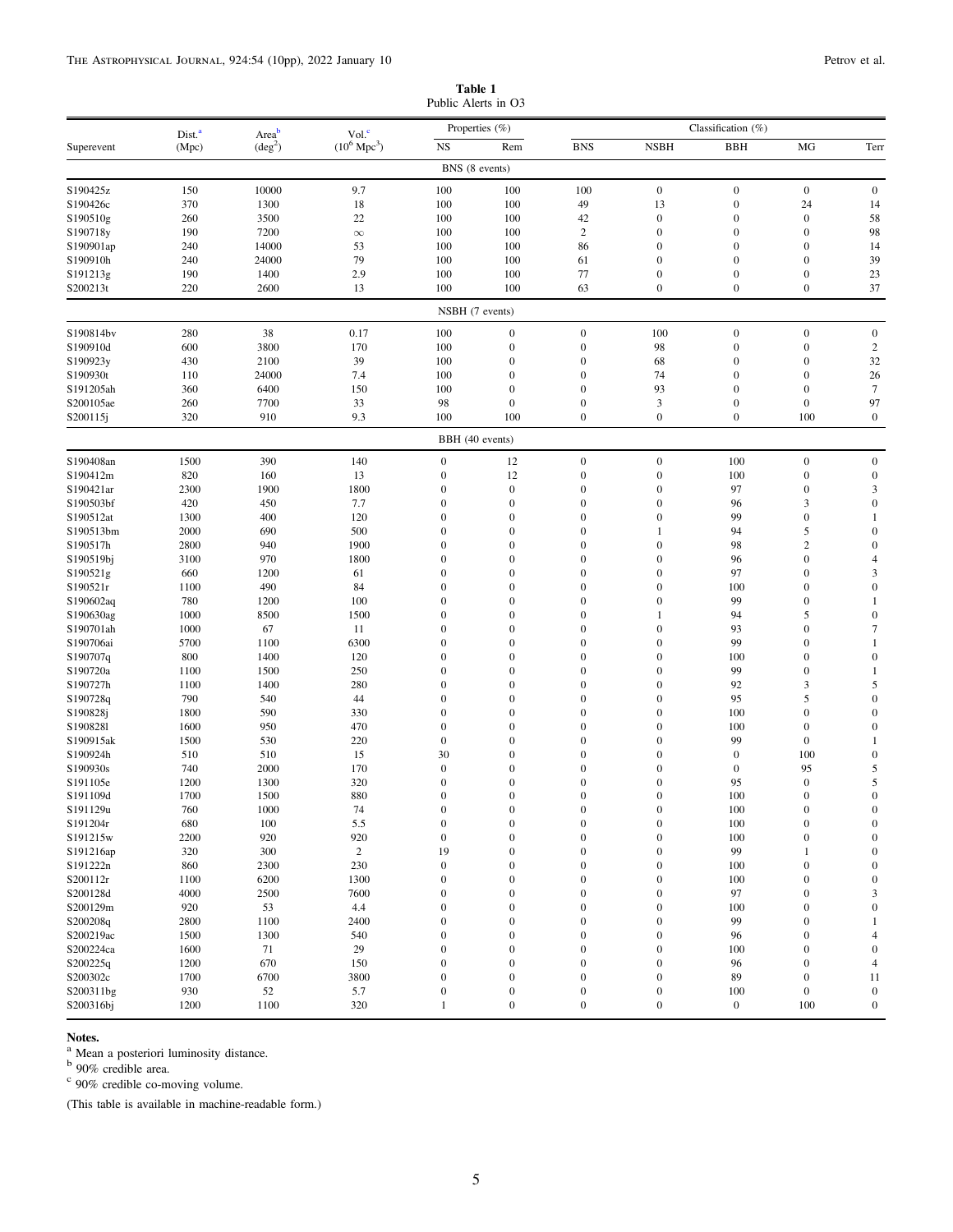<span id="page-5-0"></span>

|     | Table 2<br>Summary Statistics for O3, O4, and O5 |                                             |            |
|-----|--------------------------------------------------|---------------------------------------------|------------|
| Run | <b>BNS</b>                                       | <b>NSBH</b>                                 | <b>BBH</b> |
|     |                                                  | Median 90% credible area $(\text{deg}^2)^1$ |            |

|                | $\frac{1}{2}$                                                 |                                               |                       |  |  |  |
|----------------|---------------------------------------------------------------|-----------------------------------------------|-----------------------|--|--|--|
| O <sub>3</sub> | $1672_{-110}^{+94}$                                           | $1970^{+110}_{-110}$                          | $1069^{+43}_{-41}$    |  |  |  |
| O4             | $1820^{+190}_{-170}$                                          | $1840^{+150}_{-150}$                          | $335^{+28}_{-17}$     |  |  |  |
| O <sub>5</sub> | $1250^{+120}_{-120}$                                          | $1076^{+65}_{-75}$                            | $230.3^{+7.8}_{-6.4}$ |  |  |  |
|                | Median 90% credible co-moving volume $(10^6 \text{ Mpc}^3)^1$ |                                               |                       |  |  |  |
| O <sub>3</sub> | $6.62_{-0.97}^{+0.97}$                                        | $44.1^{+7.4}_{-5.2}$                          | $217^{+23}_{-16}$     |  |  |  |
| O4             | $44.8^{+6.4}_{-6.5}$                                          | $191^{+20}_{-27}$                             | $216^{+16}_{-20}$     |  |  |  |
| O <sub>5</sub> | $125^{+21}_{-12}$                                             | $448^{+61}_{-44}$                             | $538^{+23}_{-24}$     |  |  |  |
|                |                                                               | Median luminosity distance $(Mpc)^{1}$        |                       |  |  |  |
| O <sub>3</sub> | $176.1^{+6.2}_{-5.7}$                                         | $337.6^{+10.9}_{-9.6}$                        | $871^{+31}_{-28}$     |  |  |  |
| O4             | $352.8^{+10.3}_{-9.8}$                                        | $621^{+16}_{-14}$                             | $1493_{-33}^{+25}$    |  |  |  |
| O <sub>5</sub> | $620^{+16}_{-17}$                                             | $1132^{+19}_{-23}$                            | $2748^{+30}_{-34}$    |  |  |  |
|                |                                                               | Sensitive volume $(10^6 \text{ Mpc}^3)^i$ ii  |                       |  |  |  |
| O <sub>3</sub> | $17.5^{+1.4}_{-1.3}$                                          | $101.1^{+6.4}_{-6.1}$                         | $1047^{+50}_{-49}$    |  |  |  |
| O4             | $109.0^{+6.7}_{-6.5}$                                         | $558^{+26}_{-26}$                             | $4450^{+130}_{-130}$  |  |  |  |
| O <sub>5</sub> | $590^{+29}_{-28}$                                             | $2787^{+89}_{-87}$                            | $19950^{+310}_{-310}$ |  |  |  |
|                |                                                               | Annual number of detections <sup>iii iv</sup> |                       |  |  |  |
| O <sub>3</sub> | $5^{+14}_{-5}$                                                | $13^{+15}_{-9}$                               | $24^{+18}_{-12}$      |  |  |  |
| O4             | $34^{+78}_{-25}$                                              | $72^{+75}_{-38}$                              | $106^{+65}_{-42}$     |  |  |  |
| O <sub>5</sub> | $190^{+410}_{-130}$                                           | $360^{+360}_{-180}$                           | $480^{+280}_{-180}$   |  |  |  |

**Notes.** We provide 90% credible intervals in the form  $a_{-c}^{+b}$ , where a is the 50th percentile,  $a-c$  is the 5th percentile, and  $b-a$  is the 95th percentile.

These credible intervals describe the Monte Carlo sampling uncertainty.

<sup>ii</sup> The sensitive volume is defined as the quotient of the detection rate and the astrophysical merger rate density.

iii These credible intervals combine the log-normal uncertainty in the astrophysical merger rate density and the Poisson variation in the number of events over 1 yr.

<sup>iv</sup> The reader is cautioned of the distinction between the annual detection rate and number of detections in 1 yr. While the mean number of detections in 1 yr is equal to the annual detection rate, none of the percentiles of the number of detections scale linearly with the duration of the observing run.

We selected all superevents (aggregated candidates from different templates and pipelines in a narrow sliding time window) from O3 that were not retracted and for which the preferred event was a CBC trigger and not an un-modeled burst trigger. For each event, we took the last BAYESTAR sky map that was sent rather than the last sky map because we are interested in the precision of rapid localization for follow-up purposes, rather than the precision of the final parameter estimation. We took the source classification and properties from the last alert that was sent. See the LIGO/Virgo Public Alerts User Guide (LIGO Scientific Collaboration & Virgo Collaboration [2020](#page-9-0); henceforth [User Guide](#page-9-0)) for further explanation of the contents of the public alerts.

During O3, the LIGO/Virgo public alerts communicated the source classification as five numbers representing the probabilities of the source belonging to the following fiducial classes: BNS (defined as having two components of masses 1–3  $M_{\odot}$ ), NSBH (one component with a mass of 1–3  $M_{\odot}$  and the other >5  $M_{\odot}$ ), BBH (both component masses >5  $M_{\odot}$ ), MassGap (one or both components have masses of  $3-5 M_{\odot}$ ),

and Terrestrial (non-astrophysical). The alerts also contained two source property probabilities, both conditioned upon the source being astrophysical: HasRemnant, providing the probability that the source contained an NS that was tidally disrupted without immediately plunging into a final BH; and HasNS, the probability that at least one of the compact objects had a mass  $<$ 3  $M_{\odot}$ .

Since the four astrophysical O3 alert source classes did not match the three [LRR](#page-8-0) simulation populations, we make a best attempt to assign each superevent to an [LRR](#page-8-0) source population as follows. If the highest-probability astrophysical class was BNS, NSBH, or BBH, then the superevent was assigned to the population of the same name. If the highest-ranked class was MassGap, then we assigned the superevent to the NSBH population if HasNS  $\geq 0.5$ , or BBH otherwise. Although the [LRR](#page-8-0) source populations do not allow for the possibility of a compact object with a mass of  $2-5 M_{\odot}$ , this ad hoc prescription assigns GW190814, with component masses of  $23.2^{+1.1}_{-1.0}$  and  $2.59^{+0.08}_{-0.09}$   $M_{\odot}$  (Abbott et al. [2020c](#page-8-0)), to the NSBH category.

In Figure [1,](#page-2-0) we show the empirical distributions of the 90% credible areas, 90% credible co-moving volumes, and estimated luminosity distances of O3 public alerts. We also show the simulated distributions of these quantities from [LRR](#page-8-0) and from this work. [LRR](#page-8-0) severely underpredicted the distributions of the localization uncertainty and distance provided by the public alerts, whereas the simple change of adjusting the S/N thresholds results in much better agreement. For example, [LRR](#page-8-0) predicted a median 90% credible area for BBHs in O3 of  $280^{+30}_{-23}$  deg<sup>2</sup>, whereas we find  $10^{69}_{-41}$  deg<sup>2</sup>; the sample median of  $\overline{O3}$  BBH alerts was 960 deg<sup>2</sup>. The agreement is improved, but not perfect; for example, for BNSs, [LRR](#page-8-0) predicted  $270_{-20}^{+34}$ deg<sup>2</sup>, whereas we find  $1672^{+94}_{-110}$  deg<sup>2</sup>, and the sample median was 5400 deg<sup>2</sup>.

#### 4. Projections for Future Observing Runs

We now carry forward the new S/N threshold in our simulation to provide updated predictions of the detection rate and localization precision for O4 and O5. Figure [2](#page-3-0) shows the cumulative annual detection rate distribution as a function of 90% credible area, 90% credible co-moving volume, and distance for these next several observing runs. Shaded bands represent 5%–95% variation due to the uncertainty in the astrophysical merger rate density. Table 2 presents summary statistics: the median localization area, volume, and distance, as well as the sensitive volume and the annual number of detections. Below, we highlight the most salient features of Figure [2](#page-3-0) and Table 2.

The detection rate grows by an order of magnitude in each observing run. This is entirely due to the increasing sensitivity of the GW detector network. The growth in the detection rate is similar to what was found in [LRR,](#page-8-0) although the numbers themselves are a little different due to the updated astrophysical merger rate density estimates and the updated S/N threshold. We find a rate of BNS detections of  $1–14 \text{ yr}^{-1}$  in O3, 9–88 in O4, and 47–478 yr in O5. This work predicts that the median annual number of BNS detections during O5 increases by a factor of ∼38 from O3, and a factor of ∼6 from O4. By middecade, we predict between tens and hundreds of BNS detections per year.

The detection rate of well-localized events grows by an order of magnitude in each observing run. The rate of detections of well-localized events, with 90% credible areas  $\leq 100 \text{ deg}^2$ , also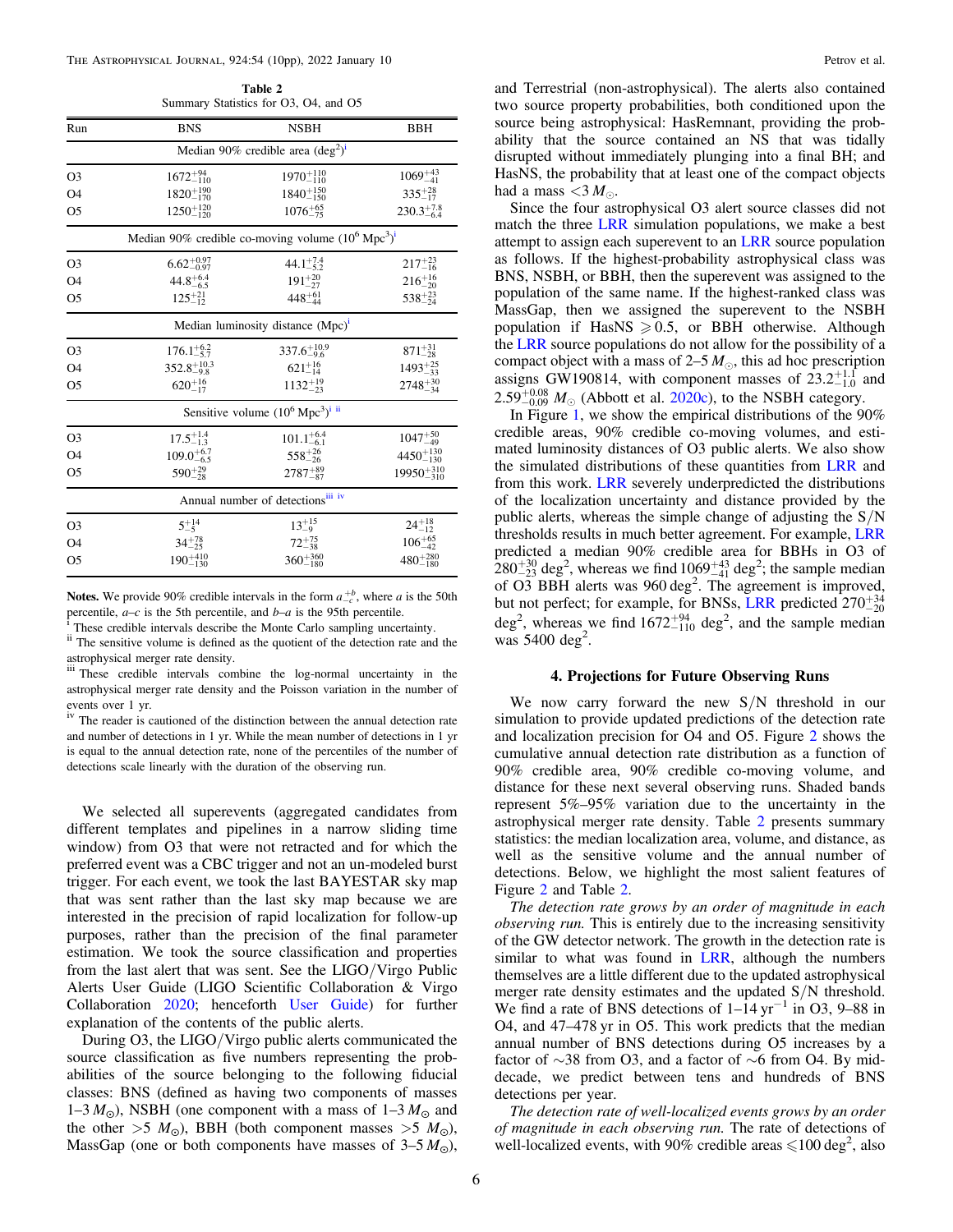<span id="page-6-0"></span>grows by an order of magnitude in each observing run. For BNS, we estimate  $0-1 \text{ yr}^{-1}$  in O3 (consistent with the true outcome in O3 of zero alerts fitting these criteria),  $1-13$  yr<sup> $-1$ </sup> in O4, and  $9-90 \text{ yr}^{-1}$  in O5. Although events that are localized to  $\leq 100 \text{ deg}^2$  constitute a modest fraction of all events, there should be up to tens of them per year by mid-decade.

The median localization area is thousands of square degrees, and does not improve significantly between observing *runs*. This is the most striking impact of the updated  $S/N$ thresholds. It is plain to see from Figure [1](#page-2-0) or by comparing Table 5 from [LRR](#page-8-0) with Table [2](#page-5-0) in the present work. [LRR](#page-8-0) predicted median 90% credible areas for BNS events of  $270_{-20}^{+34}$  $\text{deg}^2$  in O3 and  $33^{+5}_{-5}$  deg<sup>2</sup> in O4, an order of magnitude improvement. We predict a median area of  $1672_{-110}^{+94}$  deg<sup>2</sup> in O3,  $1820^{+190}_{-170}$  deg<sup>2</sup> in O4, and  $1250^{+120}_{-120}$  deg<sup>2</sup> in O5: orders of magnitude worse than [LRR,](#page-8-0) and relatively static between observing runs.

The sensitive volume is 3–7 times larger than estimated by [LRR](#page-8-0). Table [2](#page-5-0) also shows the sensitive volume, which is a measure of the space within the universe that is probed by the GW detector network, and is defined as the detection rate divided by the astrophysical merger rate density.<sup>19</sup> Although [LRR](#page-8-0) itself does not quote values for the sensitive volume, the [User Guide](#page-9-0) does quote values from the same simulations. Depending on the source class and observing run, we estimate a sensitive volume that is 3–7 times larger. This is partly due to the change in the network  $S/N$  threshold: if detections were isotropic, we would expect the volume to change by the cube of the ratio of the old and new network  $S/N$  thresholds,  $(12/8)^3 = 3.375$ for BNS and NSBH,  $(12/9)^3 = 2.370$  for BBH. A minor fraction of the improvement comes from the increased live time due to the added capability of detecting events when only a single GW detector is online: given three detectors with independent duty cycles of 70%, there is only one detector online  $3 \times 70\% \times (30\%)^2 = 18.9\%$  of the time. A more significant fraction of the improvement in sensitive volume comes from the increased isotropy in the sensitivity of the GW detector network when two or more detectors are online due to the effective removal of the single-detector  $S/N$ threshold. For example, a signal that is near the maximum of LIGO Hanford's antenna pattern but near the minimum of Virgo's might register single-detector S/Ns of 12 and 1 respectively, and a network S/N of  $\sqrt{12^2 + 1^2}$ ; while [LRR](#page-8-0) would not have considered this a detection, the simulations in this work would. Consequently, the reduction in  $S/N$ thresholds allows the GW detector network to probe 3–7 times more of the Local Universe.

#### 5. Impact on Optical Searches

We now study the impact on prospects for EM counterpart searches in O4 and O5. We focus on ZTF (Bellm et al. [2019](#page-8-0); Graham et al. [2019;](#page-9-0) Masci et al. [2019;](#page-9-0) Dekany et al. [2020](#page-9-0)) because it is especially well adapted to EM counterpart

Table 3 KN Model Parameters

|                                     |              | Optimistic  | Conservative |            |  |
|-------------------------------------|--------------|-------------|--------------|------------|--|
|                                     | <b>BNS</b>   | <b>NSBH</b> | <b>BNS</b>   | NSBH       |  |
| Dynamical ejecta mass $(M_{\odot})$ | 0.005        | 0.08        | 0.01         | 0.01       |  |
| Wind ejecta mass $(M_{\odot})$      | 0.11         | 0.09        | 0.01         | 0.01       |  |
| Half opening angle                  | $45^{\circ}$ | $30^\circ$  | $45^{\circ}$ | $30^\circ$ |  |
| Peak g-band absolute magnitude      | $-15.7$      | $-15.2$     | $-15.1$      | $-14.3$    |  |
| Peak r-band absolute magnitude      | $-16.0$      | $-15.4$     | $-15.7$      | $-14.8$    |  |

searches (e.g., Coughlin et al. [2019b](#page-8-0); Anand et al. [2021](#page-8-0)). ZTF consists of an optical camera with an exceptionally large  $47 \text{ deg}^2$  FOV on the fully robotic, meter-class Palomar 48 inch Oschin telescope. When interrupted from its preplanned surveys by a GW target of opportunity (TOO), it can rapidly tile large swaths of the sky. The fast 3 day cadence of the ZTF Northern Sky Survey provides up-to-date premerger images, aiding in ruling out foreground false positives over the entire accessible sky.

Observing strategy: ZTF typically observes GW TOOs in both the g and r bands when time permits, but for simplicity we simulate only r-band observations because the peak absolute magnitude of the KN is similar in the two bands. ZTF has generally used ∼120–300 s exposures for TOOs (Kasliwal et al. [2020](#page-9-0)), reaching a limiting magnitude of  $\sim$ 21.5–22.4. We adopt an exposure time of 300 s. We require two exposures separated by 30 minutes in order to rule out faint, uncatalogued, moving solar system objects. In order to be *detected*, the apparent magnitude of the KN must be above the limiting magnitude in both exposures.

Observation planning: We generate optimal ZTF observing plans for the simulated GW events using the same software that is used to plan real ZTF GW observations, gwemopt (Coughlin et al. [2018b,](#page-8-0) [2019c](#page-8-0)). It optimizes the selection of fields and the allocation of available observing time based on the sensitivity and observing constraints of the telescope, the GW sky map, and the expected light curve of the transient.

Light-curve model: We use KN light-curve models generated by the radiative transfer code POSSIS (Bulla [2019](#page-8-0)) and first presented in Dietrich et al. ([2020](#page-9-0)). The model is axisymmetric and has two ejecta components: a lanthanide-rich dynamical component with mass  $M_{\text{dyn}}$  extending above and below the merger plane by half-angle Φ, and a lanthanide-free wind component with mass  $M_{wind}$  at higher latitudes. We consider optimistic and conservative model parameters for the BNS and NSBH mergers listed in Table 3. The optimistic BNS parameters are at the high end of plausible KN scenarios and more than twice the total best-fit values for AT2017gfo (Dietrich et al. [2020](#page-9-0)). Depending on mass and spin, some NSBH mergers may not produce any KN emission. Of those that do, they are generally expected to produce more dynamical ejecta than BNS mergers (Andreoni et al. [2020](#page-8-0)) and therefore longer-lasting emission.

In Figures  $3(a)$  $3(a)$  and (b), we present the results of the optical observing simulation under the conservative and optimistic KN models, respectively. The top panels show the rate of detectable KNe, while the bottom panels show the KN detection efficiency—the fraction they represent of all detectable GW events in the given observing run. We show the outcome under the  $S/N$  threshold assumptions from both [LRR](#page-8-0) and this work

 $\frac{19}{19}$  We warn the reader that although the 90% credible co-moving volume and the sensitive volume have the same units, they are different cosmological volume measures. The 90% credible co-moving volume is defined as an integral over differential co-moving volume. The sensitive volume, on the other hand, has an additional weighting factor of  $1/(1 + z)$  to account for time dilation due to the assumption of fixed merger rate density. However, we can compare the values of the 90% credible co-moving volume and the sensitive volume in Table [2](#page-5-0) to get a rough sense that BNS events are typically localized to 20%–40% of the volume probed by the GW detector network.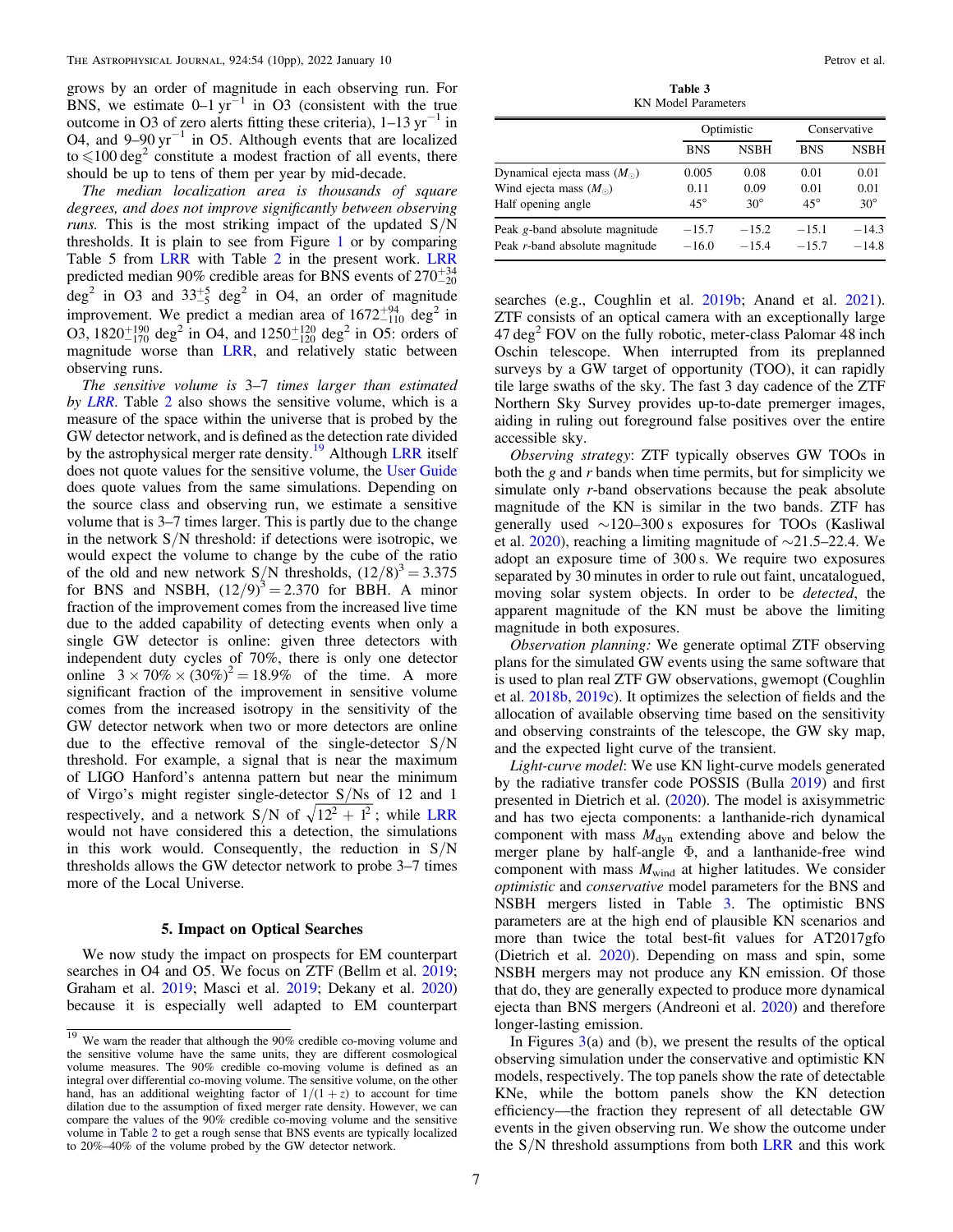<span id="page-7-0"></span>

Figure 3. Bar chart of predicted KN detections of BNS events with ZTF in O3, O4, and O5. The left panels (a) are for the conservative KN model, whereas the right panels (b) are for the optimistic case. For comparison, predictions from [LRR](#page-8-0) are shown with diagonal hashing. The top panels show the annual detection rate; each bar is further divided into three shaded bands for the 5th, 50th, and 95th percentiles of the astrophysical rate density. The bottom panels show the detection efficiency, defined as the the fraction of GW-detected BNS events for which KNe are detected.

while adopting the modern astrophysical rate density estimates for both cases.

We do not show the NSBH detection rates and efficiencies in Figure 3 because such a small fraction is detected that the Monte Carlo sampling error is very high. Three things work against NSBHs. First, our KN model predicts that NSBHs are intrinsically 0.5–0.9 mag fainter in the optical than BNSs. Second, the GW luminosity increases with the binary total mass, leading to a pronounced Malmquist bias (Malmquist [1922](#page-9-0)) toward heavier BHs and more distant GW detections. Even with the steeply falling BH mass function assumed in [LRR,](#page-8-0) NSBH detections are on average about twice as far away as BNSs. Third, if the BH is too massive, there should be no KN at all because the NS must be swallowed by the BH before it can be tidally disrupted, although this effect is not captured by our light-curve model. Although these three effects make the prospects for NSBH KNe look bleak, there is room for hope because the two known NSBH mergers to date both had relatively low mass BHs of  $8.9^{+1.2}_{-1.5}$  and  $5.7^{1.8}_{-2.1}$   $M_{\odot}$ , respectively.

The main impacts of the more realistic  $S/N$  thresholds on KN searches are higher detection rates but lower detection efficiencies. For example, in O4, the (conservative KN model) detection rate nearly triples from  $0.2-1.7$  events yr<sup>-1</sup> to 0.5–4.8 events  $yr^{-1}$  while the detection efficiency is more than cut half from 13% to 5%. Both effects are a direct consequence of the trends that are evident in Figure [1](#page-2-0): the less selective  $S/N$  threshold for GW detection in this work as compared to [LRR](#page-8-0) leads to more events overall, but events that are in general more distant, more coarsely localized, and consequently more challenging to follow up. The optimistic KN model predicts about 1.3 times as many detections in O4; the detection rate increases to  $0.6-6.2$  events yr<sup>-1</sup> and the efficiency increases to 7%.

Two trends with time are apparent in Figure 3: the predicted KN detection rate climbs in each successive observing run while the KN detection efficiency drops. We can trace these trends back to the distributions of GW events in Figure [2](#page-3-0). The increasing KN detection rates are a consequence of an increasing rate of well-localized events, which is a consequence of the improving sensitivities of the GW detector—and also a consequence of the addition of a fourth detector, KAGRA. The decreasing KN detection efficiencies are a result of the increasing average distances of GW detections: with ZTF's limiting magnitude of  $r = 22.4$  mag, it can detect BNSs out to 417–479 Mpc. By O5, the median luminosity distance (see Table [2](#page-5-0)) is greater than that, so ZTF's sensitivity becomes the limiting factor in the KN detection efficiency. This highlights the importance with meter-class optical facilities like ZTF of being selective about which GW events to trigger on. It also draws attention to the importance of future facilities with larger collecting area like Rubin to probe more distant KNe and increase the KN sample size.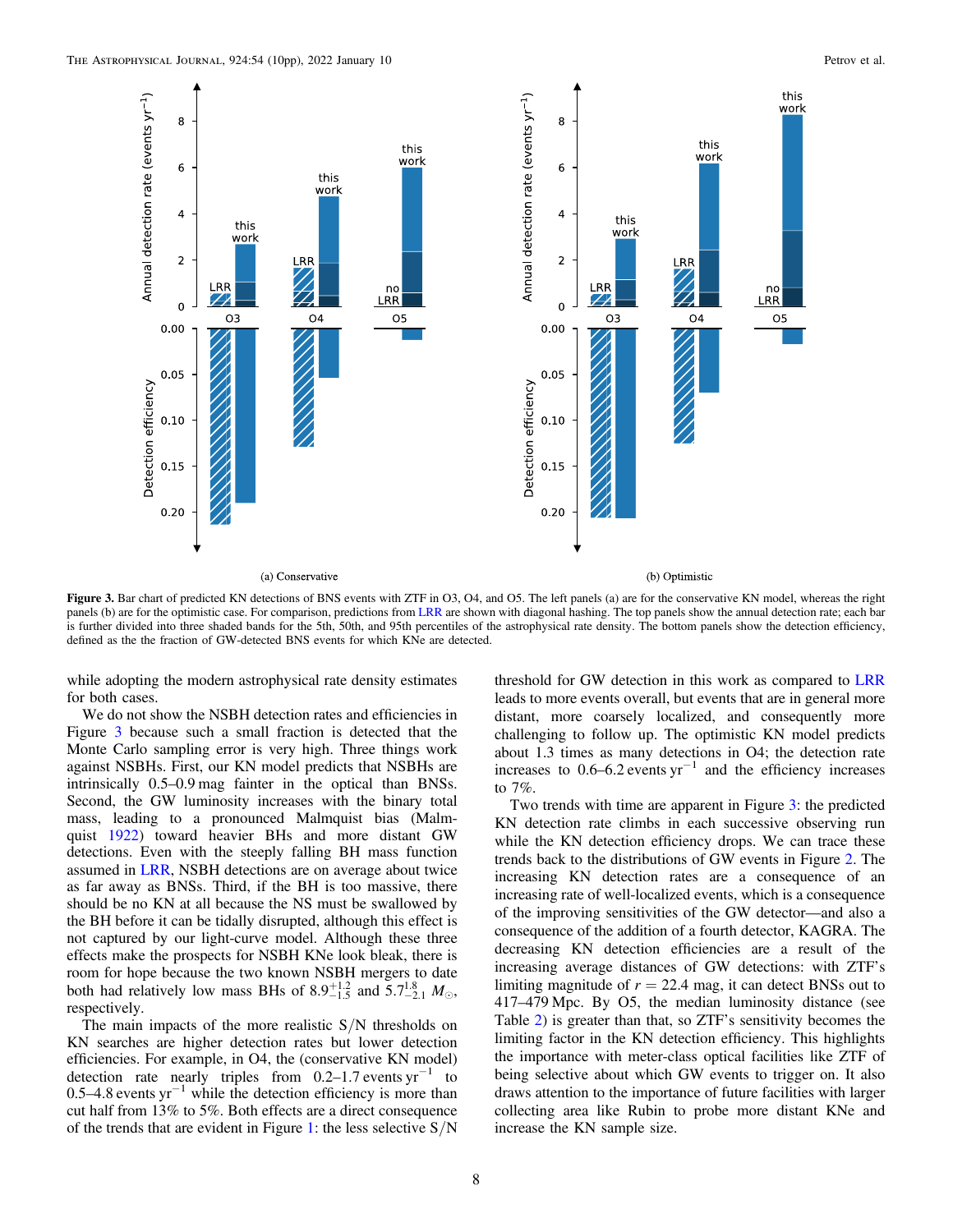<span id="page-8-0"></span>THE ASTROPHYSICAL JOURNAL, 924:54 (10pp), 2022 January 10 Petrov et al.

#### 6. Conclusion

In this paper, we have presented simulations of the next two planned GW observing runs and their implications for EM counterpart searches. We used the public alerts from the third observing run to tune the simulations to be consistent with the observed sky maps, and carried forward the resulting detection thresholds for the next two observing runs. We have used the same source distribution and detector networks as LRR to make an *apples-to-apples* comparison with our simulations, quantifying the large impact that the S/N threshold assumption has on figures of merit that are important to observers such as detection rate, distance, and sky localization precision. We then performed extensive observational simulations with ZTF, to understand the potential multimessenger detection rates for both BNS and NSBH, with both conservative and optimistic quantities of mass ejecta assumed. Although the updated  $S/N$ thresholds result in a modest increase in the number of detections, the large distances and large sky areas explain a significant reduction in the fraction of GW events for which KNe are detectable. We demonstrate the need for optical facilities like ZTF to adopt selective TOO triggering criteria that increase the chances of success. We call attention to the need for deeper observations with upcoming facilities like Rubin in order to explore the bulk of the KN population, especially with the increasing sensitivity of the GW detector network through the middle of this decade.

Our work highlights the need for timely observing scenarios that not only accurately reflect current understanding of the source properties and the detector network configurations, but also the S/N thresholds applied to public alerts. We recommend that future revisions of LRR use data-driven studies of GW alerts from past observing runs to verify that assumptions about  $S/N$ thresholds lead to realistic results, and promptly incorporate updated thresholds and public alert selection criteria into the official observing scenarios. Because these estimates are relied upon by astronomers to plan observing programs on current facilities, and by observatories and space agencies to plan future instruments and missions for follow-up of GW events, it is essential that accurate expectations for detection rates, sky localizations, and distances are provided.

These scenarios also provide quantitative metrics to inform telescope triggering criteria. The rates and simulations encourage targeting smaller localizations from highly significant, nearby events for follow-up with deep observations. Focusing on objects with maximal science return, a fraction will also have GRBs detected in coincidence; limiting the sample to those with an inclination  $\leq 10^{\circ}$  to simulate on-axis events, ∼5% of BNS from this work can expect a GRB detection. Coincidental detection of a KN and GRB further constrains both the inclination angle and disk mass contribution to the transient, enabling strong NS equation of state and Hubble Constant constraints (e.g., Dietrich et al. [2020](#page-9-0)).

All of the simulated GW localizations and the scripts to reproduce them are publicly available on Zenodo (Singer [2021a](#page-9-0), [2021b](#page-9-0), [2021c](#page-9-0), [2021d](#page-9-0), [2021e](#page-9-0)).

Resources supporting this work were provided by the NASA High-End Computing (HEC) Program through the NASA Advanced Supercomputing (NAS) Division at Ames Research Center under the project "Dorado Concept Study Report Monte Carlo Simulations," by the Minnesota Supercomputing Institute (MSI) at University of Minnesota (UMN) under the project

"Identification of Variable Objects in the Zwicky Transient Facility," and the Supercomputing Laboratory at King Abdullah University of Science & Technology (KAUST) in Thuwal, Saudi Arabia.

P.P. acknowledges support from the UMN Research Experiences for Undergraduates (REU) sponsored by REU grant No. NSF1757388. L.P.S. acknowledges support from the Multimessenger Astro Connection Science Task Group (STG) at NASA Goddard Space Flight Center. M.W.C. acknowledges support from the National Science Foundation with grant Nos. PHY-2010970 and OAC-2117997. S.A. acknowledges support from the National Science Foundation GROWTH PIRE grant No. 1545949. M.B. acknowledges support from the Swedish Research Council (Reg. no. 2020-03330).

This document is LIGO-P2100281-v5.

Facilities: LIGO, EGO:Virgo, Kamioka:KAGRA, PO:1.2m. Software: Astropy (Astropy Collaboration et al. 2013), gwemopt (Coughlin et al. 2018b, 2019c), HEALPix (Górski et al. [2005](#page-9-0)), ligo.skymap (Singer & Price [2016](#page-9-0); Singer et al. [2016a](#page-9-0), [2016b](#page-9-0)), POSSIS (Bulla 2019).

#### ORCID iDs

Polina Petro[v](https://orcid.org/0000-0001-5681-4319) **the [https:](https://orcid.org/0000-0001-5681-4319)**//orcid.org/[0000-0001-5681-4319](https://orcid.org/0000-0001-5681-4319) Leo P. Singer in [https:](https://orcid.org/0000-0001-9898-5597)//orcid.org/[0000-0001-9898-5597](https://orcid.org/0000-0001-9898-5597) Michael W. Coughlin the [https:](https://orcid.org/0000-0002-8262-2924)//orcid.org/[0000-0002-](https://orcid.org/0000-0002-8262-2924) [8262-2924](https://orcid.org/0000-0002-8262-2924)

Vishwesh Kumar **[https:](https://orcid.org/0000-0002-8359-9762)//orcid.org/[0000-0002-8359-9762](https://orcid.org/0000-0002-8359-9762)** Mouz[a](https://orcid.org/0000-0002-4694-7123) Almualla [https:](https://orcid.org/0000-0002-4694-7123)//orcid.org/[0000-0002-4694-7123](https://orcid.org/0000-0002-4694-7123) Shreya Anan[d](https://orcid.org/0000-0003-3768-7515)  $\bullet$  [https:](https://orcid.org/0000-0003-3768-7515)//orcid.org/[0000-0003-3768-7515](https://orcid.org/0000-0003-3768-7515) M[a](https://orcid.org/0000-0002-8255-5127)ttia Bulla **[https:](https://orcid.org/0000-0002-8255-5127)//orcid.org/[0000-0002-8255-5127](https://orcid.org/0000-0002-8255-5127)** Tim Dietrich  $\Phi$  [https:](https://orcid.org/0000-0003-2374-307X)//orcid.org/[0000-0003-2374-307X](https://orcid.org/0000-0003-2374-307X) Francois Foucar[t](https://orcid.org/0000-0003-4617-4738)  $\bullet$  [https:](https://orcid.org/0000-0003-4617-4738)//orcid.org/[0000-0003-4617-4738](https://orcid.org/0000-0003-4617-4738) Nidhal Guessoum **[https:](https://orcid.org/0000-0003-1585-8205)//orcid.org/[0000-0003-1585-8205](https://orcid.org/0000-0003-1585-8205)** 

#### References

- Abadie, J., Abbott, B. P., Abbott, R., et al. 2010, [CQGra](https://doi.org/10.1088/0264-9381/27/17/173001), [27, 173001](https://ui.adsabs.harvard.edu/abs/2010CQGra..27q3001A/abstract) Abbott, B. P., Abbott, R., Abbott, T. D., et al. 2017a, [PhRvL,](https://doi.org/10.1103/PhysRevLett.119.161101) [119, 161101](https://ui.adsabs.harvard.edu/abs/2017PhRvL.119p1101A/abstract) Abbott, B. P., Abbott, R., Abbott, T. D., et al. 2017b, [Natur,](https://doi.org/10.1038/551425a) [551, 85](https://ui.adsabs.harvard.edu/abs/2017Natur.551...85A/abstract) Abbott, B. P., Abbott, R., Abbott, T. D., et al. 2018, [PhRvL](https://doi.org/10.1103/PhysRevLett.121.161101), [121, 161101](https://ui.adsabs.harvard.edu/abs/2018PhRvL.121p1101A/abstract) Abbott, B. P., Abbott, R., Abbott, T. D., et al. 2019a, [PhRvX,](https://doi.org/10.1103/PhysRevX.9.031040) [9, 031040](https://ui.adsabs.harvard.edu/abs/2019PhRvX...9c1040A/abstract) Abbott, B. P., Abbott, R., Abbott, T. D., et al. 2019b, [ApJL](https://doi.org/10.3847/2041-8213/ab3800), [882, L24](https://ui.adsabs.harvard.edu/abs/2019ApJ...882L..24A/abstract) Abbott, B. P., Abbott, R., Abbott, T. D., et al. 2020a, [ApJL,](https://doi.org/10.3847/2041-8213/ab75f5) [892, L3](https://ui.adsabs.harvard.edu/abs/2020ApJ...892L...3A/abstract)
- Abbott, B. P., Abbott, R., Abbott, T. D., et al. 2020b, [LRR](https://doi.org/10.1007/s41114-020-00026-9), [23, 3](https://ui.adsabs.harvard.edu/abs/2020LRR....23....3A/abstract)
- Abbott, R., Abbott, T. D., Abraham, S., et al. 2020c, [ApJL](https://doi.org/10.3847/2041-8213/ab960f), [896, L44](https://ui.adsabs.harvard.edu/abs/2020ApJ...896L..44A/abstract)
- Abbott, R., Abbott, T. D., Abraham, S., et al. 2021a, [PhRvX](https://doi.org/10.1103/PhysRevX.11.021053), [11, 021053](https://ui.adsabs.harvard.edu/abs/2021PhRvX..11b1053A/abstract)
- Abbott, R., Abbott, T. D., Abraham, S., et al. 2021b, [ApJL,](https://doi.org/10.3847/2041-8213/ac082e) [915, L5](https://ui.adsabs.harvard.edu/abs/2021ApJ...915L...5A/abstract)
- Abbott, R., Abbott, T. D., Abraham, S., et al. 2021c, [ApJL](https://doi.org/10.3847/2041-8213/abe949), [913, L7](https://ui.adsabs.harvard.edu/abs/2021ApJ...913L...7A/abstract)
- Acernese, F., Agathos, M., Agatsuma, K., et al. 2015, [CQGra,](https://doi.org/10.1088/0264-9381/32/2/024001) [32, 024001](https://ui.adsabs.harvard.edu/abs/2015CQGra..32b4001A/abstract)
- Anand, S., Coughlin, M. W., Kasliwal, M. M., et al. 2021, [NatAs](https://doi.org/10.1038/s41550-020-1183-3), [5, 46](https://ui.adsabs.harvard.edu/abs/2021NatAs...5...46A/abstract)
- Andreoni, I., Kool, E. C., Sagués Carracedo, A., et al. 2020, [ApJ](https://doi.org/10.3847/1538-4357/abbf4c), [904, 155](https://ui.adsabs.harvard.edu/abs/2020ApJ...904..155A/abstract)
- Antier, S., Agayeva, S., Almualla, M., et al. 2020, [MNRAS,](https://doi.org/10.1093/mnras/staa1846) [497, 5518](https://ui.adsabs.harvard.edu/abs/2020MNRAS.497.5518A/abstract) Astropy Collaboration, Robitaille, T. P., Tollerud, E. J., et al. 2013, [A&A](https://doi.org/10.1051/0004-6361/201322068)[,](https://ui.adsabs.harvard.edu/abs/2013A&A...558A..33A/abstract)
- [558, A33](https://ui.adsabs.harvard.edu/abs/2013A&A...558A..33A/abstract) Bauswein, A., Just, O., Janka, H.-T., & Stergioulas, N. 2017, [ApJL](https://doi.org/10.3847/2041-8213/aa9994), [850, L34](https://ui.adsabs.harvard.edu/abs/2017ApJ...850L..34B/abstract)
- Bellm, E. C., Kulkarni, S. R., Graham, M. J., et al. 2019, [PASP](https://doi.org/10.1088/1538-3873/aaecbe), [131, 018002](https://ui.adsabs.harvard.edu/abs/2019PASP..131a8002B/abstract)
- Berry, C. P. L., Mandel, I., Middleton, H., et al. 2015, [ApJ,](https://doi.org/10.1088/0004-637X/804/2/114) [804, 114](https://ui.adsabs.harvard.edu/abs/2015ApJ...804..114B/abstract)
- Bulla, M. 2019, [MNRAS](https://doi.org/10.1093/mnras/stz2495), [489, 5037](https://ui.adsabs.harvard.edu/abs/2019MNRAS.489.5037B/abstract)
- Callister, T. A., Kanner, J. B., Massinger, T. J., Dhurandhar, S., & Weinstein, A. J. 2017, [CQGra,](https://doi.org/10.1088/1361-6382/aa7a76) [34, 155007](https://ui.adsabs.harvard.edu/abs/2017CQGra..34o5007C/abstract)
- Chornock, R., Berger, E., Kasen, D., et al. 2017, [ApJL,](https://doi.org/10.3847/2041-8213/aa905c) [848, L19](https://ui.adsabs.harvard.edu/abs/2017ApJ...848L..19C/abstract)
- Coughlin, M. W., Dietrich, T., Margalit, B., & Metzger, B. D. 2019a, [MNRAS](https://doi.org/10.1093/mnrasl/slz133)[,](https://ui.adsabs.harvard.edu/abs/2019MNRAS.489L..91C/abstract) [489, L91](https://ui.adsabs.harvard.edu/abs/2019MNRAS.489L..91C/abstract)
- Coughlin, M. W., Dietrich, T., Doctor, Z., et al. 2018a, [MNRAS,](https://doi.org/10.1093/mnras/sty2174) [480, 3871](https://ui.adsabs.harvard.edu/abs/2018MNRAS.480.3871C/abstract)
- Coughlin, M. W., Tao, D., Chan, M. L., et al. 2018b, [MNRAS](https://doi.org/10.1093/mnras/sty1066), [478, 692](https://ui.adsabs.harvard.edu/abs/2018MNRAS.478..692C/abstract)
- Coughlin, M. W., Ahumada, T., Anand, S., et al. 2019b, [ApJL](https://doi.org/10.3847/2041-8213/ab4ad8), [885, L19](https://ui.adsabs.harvard.edu/abs/2019ApJ...885L..19C/abstract)
- Coughlin, M. W., Antier, S., Corre, D., et al. 2019c, [MNRAS,](https://doi.org/10.1093/mnras/stz2485) [489, 5775](https://ui.adsabs.harvard.edu/abs/2019MNRAS.489.5775C/abstract) Coughlin, M. W., Dietrich, T., Antier, S., et al. 2020, [MNRAS,](https://doi.org/10.1093/mnras/stz3457) [492, 863](https://ui.adsabs.harvard.edu/abs/2020MNRAS.492..863C/abstract)

9